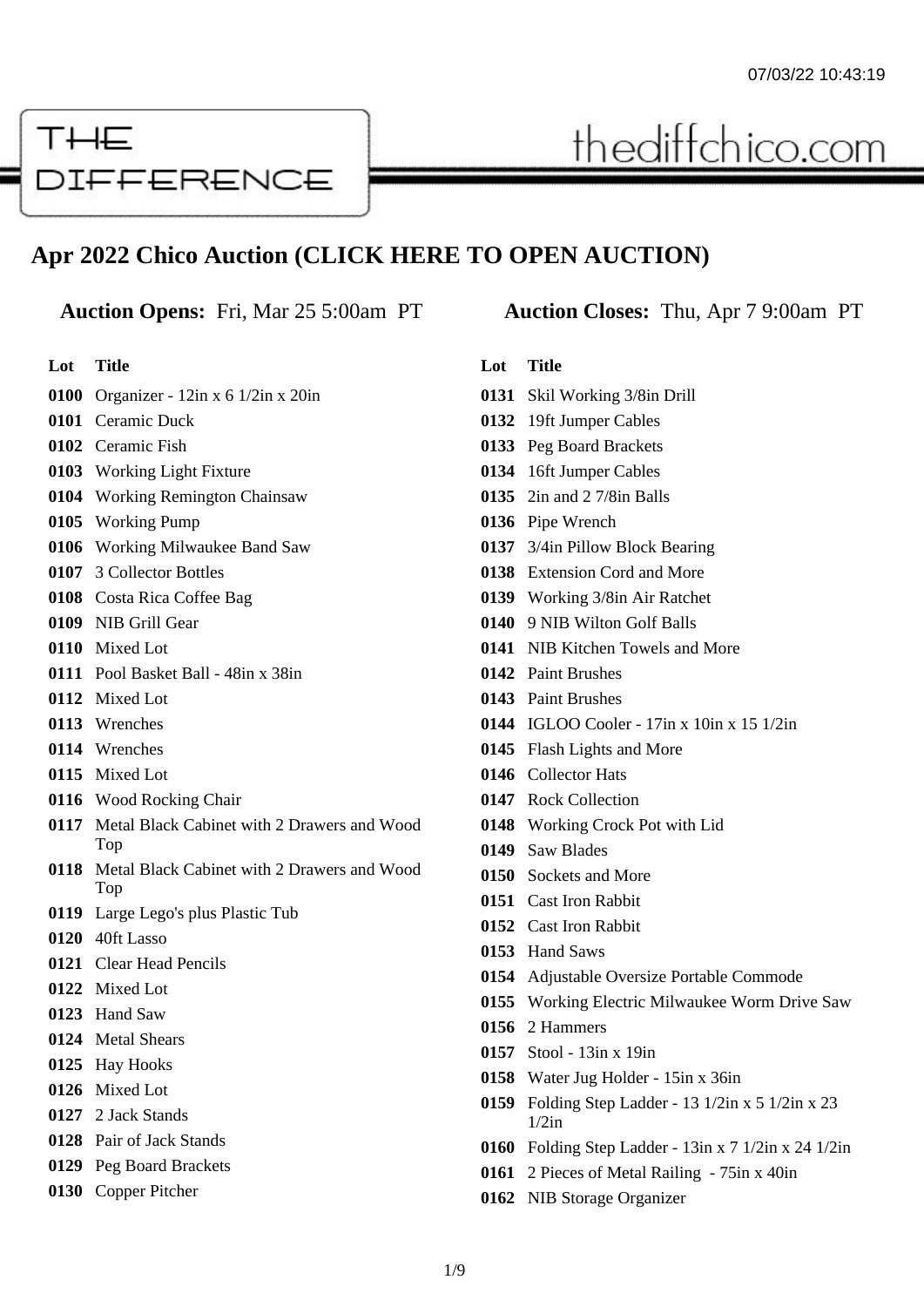**Lot Title** Working Phillips Turntable - needs belt Collectibles 2 Hammers Mixed Lot Whole Saw Limb Lopper Chalk Guns Robot - Lost in Space Model Rain Boots size 4 8 Pairs of Sunglasses Rubber Boots - size 3 Allen Wrenches 25 CD's 18 DVD Movies 18 DVD Movies 18 DVD Movies 18 DVD Movies 18 DVD Movies 18 DVD Movies DVD Series 18 DVD Movies 10 DVD Movies 15 Blue Ray Movies Office Lot Games plus CD's 2 Dust Pans 5 Cap and/or BB Guns - as is Mixed Lot Mixed Lot Pulley Safe with 2 keys - 15 1/2in x 12in x 14in Build a Guitar 39in long Guitar 40 1/2in long Guitar 46in long Guitar with hard case 150in long Escape Ladder Plastic Container Cabinet Cabinet Cabinet Cabinet Wardrobe

Wardrobe

- Bookcase
- Bookcase
- Plastic Gas Container
- Line 6 Amplifier powers up
- Ridgid Aluminum Pipe Wrench
- Reed Aluminum Pipe Wrench
- Ridgid Aluminum Pipe Wrench
- Soldering Gun with case
- Working Electric Staple Gun
- Working Electric Heat Gun
- Mixed Lot
- Mixed Lot
- Mixed Lot
- Electric Black and Decker Drill
- 3 Crescent Wrenches
- Casters
- Lot of Nut Drivers
- Measuring Tape
- Channel Locks and Plyer
- PVC Cutters
- Mixed Lot
- Flash Lights and More
- Mixed Lot
- DaDo Blades
- Mixed Lot
- Vise
- Multi Plug Extension Cord
- Wrenches
- Air Hose
- Sledge Hammers
- Mixed Lot
- Measuring Tools
- Mixed Lot 'as is'
- Plastic Dump Truck
- O Rings
- Whole Saw Set
- Wrenches
- Knives and Lighters
- Mixed Lot
- Mixed Lot
- Drill Bits
- Grinding Wheels
- Saw Blades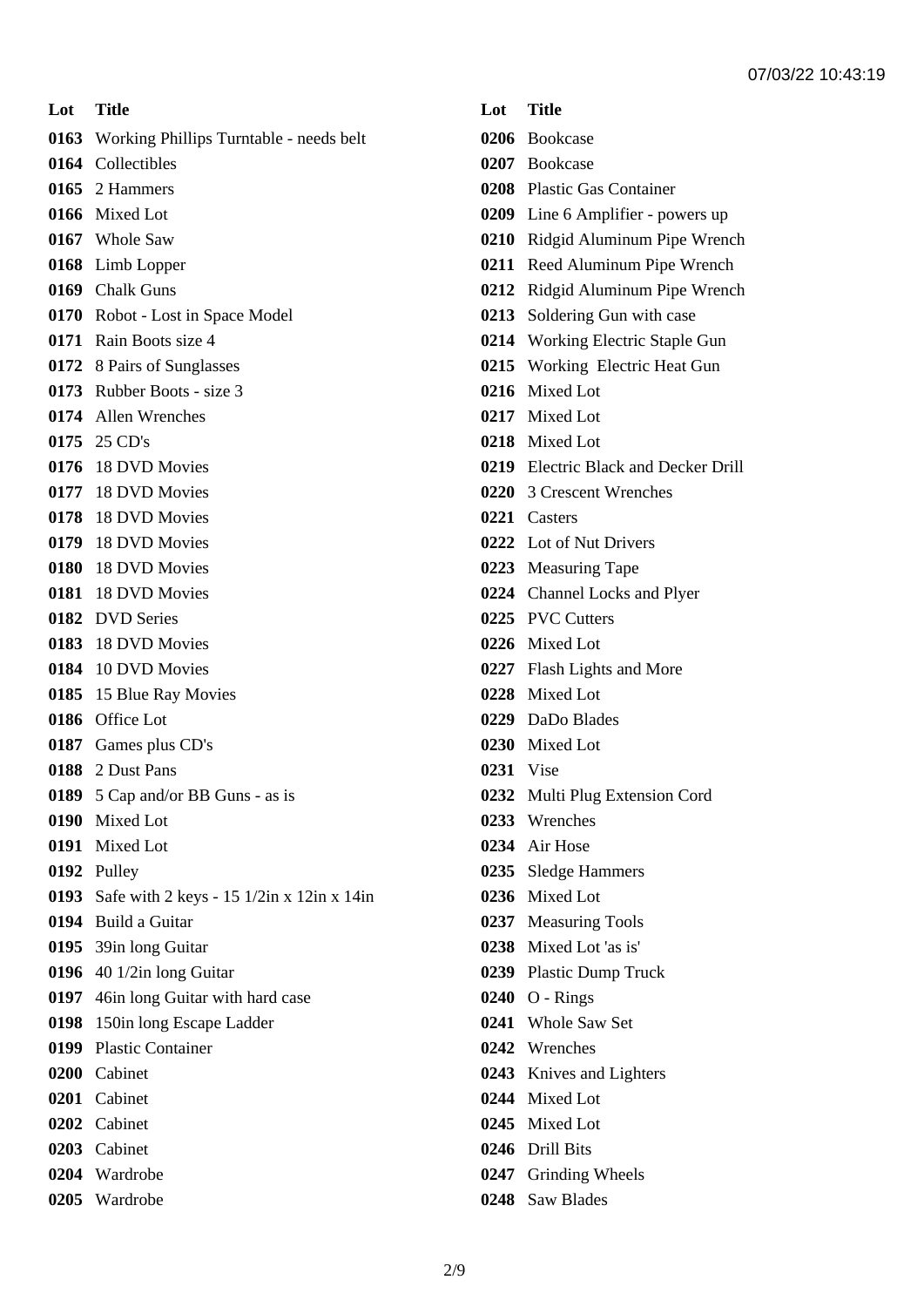**Lot Title** Working Hair Cutter plus accessories Tire Iron Wood Box with secret drawer 100ft Extension Cord 5 Totes plus 5 Lids 112in long Chain 82in tall Werner 2 sided ladder Working Pneumatic Sander 3 Aluminum Shelves - 17 1/2in x 15in 34in long Axe 36in Long Pik 34 1/2in long Ax 58 1/4in long Shovel 42in long Scrubber - attach to hose 44in long Shovel 41 3/4in long Pitch Fork 36in long Bolt Cutter 60in long Scrapper 56in long Hoe 58 1/2in long Shovel T-Square - 49 1/2in x 22in 50in long Hoe 58in long Shovel 57in long Shovel 55in long Shovel 53in long Hoe 33in long Pik 62in long Scrapper 58in long Shovel 54in long Scrapper 66in long Plastic Rake 36in Long Pik 30in long Fence Post Driver 57in long Weeder 62in long Shovel 61 1/2in long Steel Rake 65in long Scrapper 42in long Shovel 37in long Planter 55in long Shovel 37in long Shovel with handle 62in long Steel Rake 2 Baseball Bats

# **Lot Title** 41in long One of Those 3/4in Galvanize Pipe Crow Bar 133in long Chain 213in long Chain 30 1/2in long Ridgid Aluminum Pipe Wrench 36in long Limb Lopper 21in long Limb Lopper 24in long Limb Lopper Come A Long 25in long Saw 20in long Hedger Adjustable 38in longest Pruner 2 Hoes 28in Water Valve Turner Adjustable Rake Cable Cutter Working Skil Electric Chainsaw 10ft Ladder Working Troy-Bilt Lawn Mower 2 Motorcycle Tires- 1 front and 1 rear 2 - 26in Tires and Rims 2 - 26in Tires and Rims Mixed Lot 36in square Dollie Rolling Tool Box - 36 1/2in x 24 1/2in x 23in 28in Giant Brand Bike 26in Bike 24in Electra Bike Ladder Cement Cat Yard Art Cement Cat Yard Art Cement Cat Yard Art Bird House 8 Gourd 9 Gourd 2 Piece Cement Yard Art 10in x 11in x 13in 2 pieces Cement Yard Art 11in x 8in x 18in Mushroom Art - 19in x 13in x 21in 16 Pieces Mixed Lot Working Right Angle Grinder Working Milwaukee Hole Hawg Bucket Buddy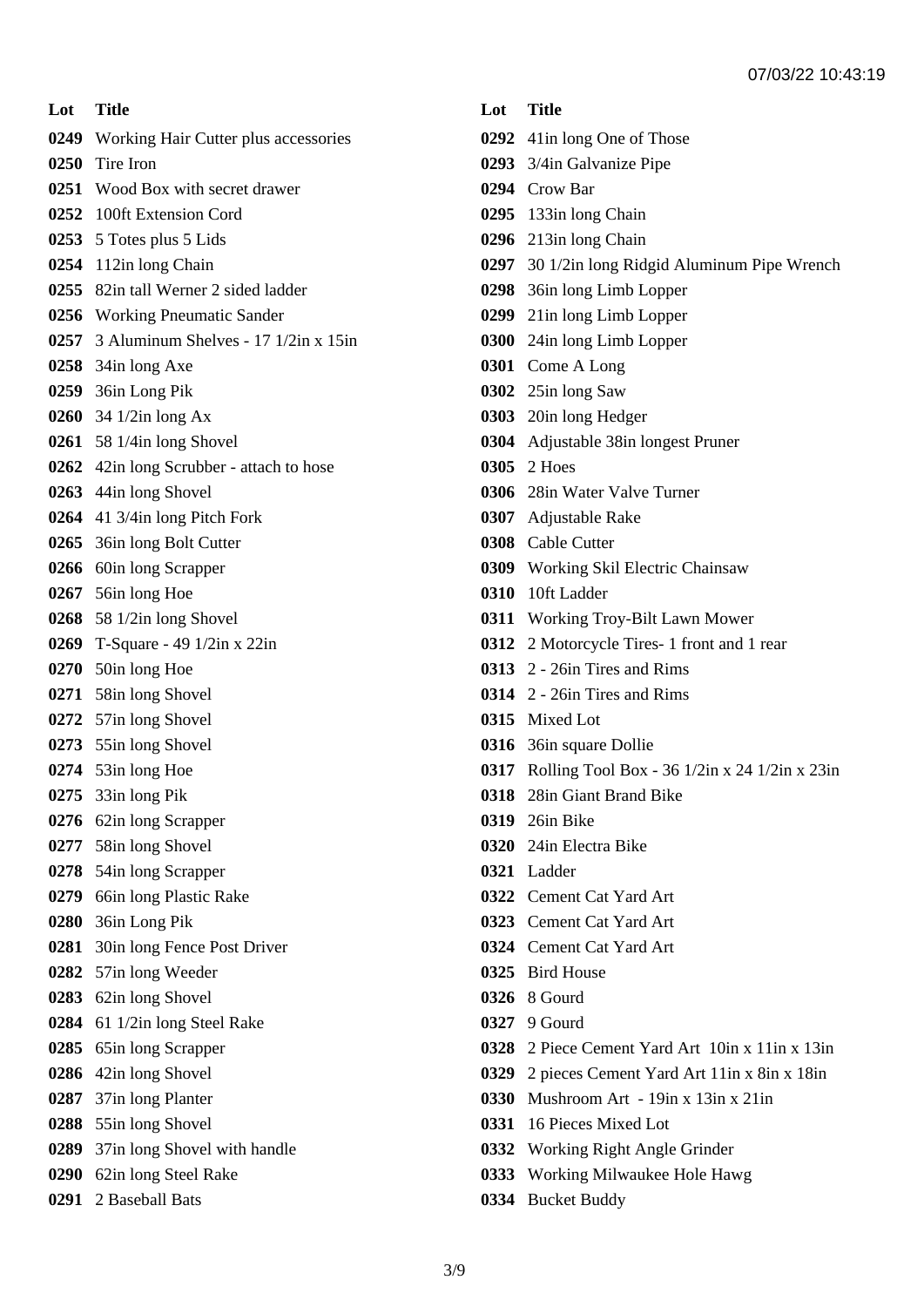**Lot Title** Working Porta Power Working Floor Jack Axle Pulley Vintage Doll Vintage Dolls Mixed Lot Scissor Lot Allen Wrenches Shelf - 27in x 13in x 35 1/2in Nail, Screw and More Mixed Lot of Tools Working Milwaukee Hole Hawg Burlap Bag - 29in x 40in Bank Bag - 16 3/4in x 38in Like New Coveralls - Med R - 34 - 36waist Vintage Trunk - 32in x 19 1/2in x 26in Bag - 17 1/2in x 5in x 14in Mixed Lot of Tools 3/8in Sockets 1/4in Sockets Mixed Lot of Wrenches 1/2in Drive and Sockets Vintage Boxes 11ft Jumper Cables 11ft Jumper Cables Mixed Lot of Tools Bow Saw Bow Saw Drill Bits Mixed Lot of Tools 2 Channel Locks NIB Glue Gun 3 C - Clamps 2 Spray Guns Mixed Lot Tripod / Musical Stand Bunge Cords 2 Pneumatic Tools 'as is' PVC Cutter Mixed Lot Slap Stapler Air Filters and More Mixed Lot

| Lot      | Title                                                   |
|----------|---------------------------------------------------------|
|          | 0379 3 Hammers                                          |
| 0380 Jar |                                                         |
|          | 0381 Corsair Plane                                      |
|          | 0382 Ridgid Pipe Cutter                                 |
|          | 0383 Nail Plates                                        |
|          | 0384 Mixed Lot                                          |
|          | 0385 Mixed Lot                                          |
|          | 0386 Drill Bits                                         |
|          | 0387 Screw Drivers and More                             |
|          | <b>0388</b> 13 out of 14 How to do it books             |
|          | 0389 Cobra Inverter                                     |
|          | 0390 2 Sprayers                                         |
|          | 0391 Craftsman 1/2in Ratchet                            |
|          | 0392 Clamp Meter 'as is'                                |
|          | 0393 Milwaukee Cordless Drill - no battery or charger   |
|          | 0394 2 Wheels plus caster                               |
|          | <b>0395</b> Chevrolet Emblem - 11 $1/4$ in x 3 $3/4$ in |
|          | 0396 Hand Drill and Bits                                |
|          | 0397 Mixed Lot                                          |
|          | 0398 Mixed Lot                                          |
|          | 0399 Clothes Pins and Bag                               |
|          | 0400 NIB Satellite Finder                               |
|          | 0401 Skull                                              |
|          | <b>0402</b> Shelf - 36 1.2in x 18 3/4in x 72 1/2in      |
|          | 0403 Shelf - 36 1.2in x 18 3/4in x 72 1/2in             |
|          | <b>0404</b> Shelf - 36 1.2in x 18 3/4in x 72 1/2in      |
| 0405     | Metal Wardrobe - 30in x 19 1/2in x 63in                 |
|          | 0406 Metal Wardrobe - $30in x 191/2in x 63in$           |
|          | <b>0407</b> Cabinet - 30in x 15 3/4in x 30 1/4in        |
|          | 0408 Wardrobe - $36in x$ 21 $in x$ 72 $in$              |
|          | 0409 Wardrobe - $36in x$ 21 $in x$ 72 $in$              |
|          | 0410 Cooler - 10 1/2in x 10 1/2in                       |
|          | 0411 Tool Box - 26in x 14in x 13in                      |
|          | 0412 Dice Collection                                    |
| 0413     | <b>Folding Trolley Dolly</b>                            |
|          | 0414 Lot of Bunges                                      |
|          | 0415 Working Glass Duck Lamp                            |
|          | 0416 Painters Lot                                       |
|          | 0417 Mixed Lot                                          |
|          | 0418 Makita Stubby Finder / Driver                      |
|          | 0419 14in Pipe Wrench                                   |
|          | 0420 Pry Bar                                            |
|          | 0421 Sand Paper                                         |
|          |                                                         |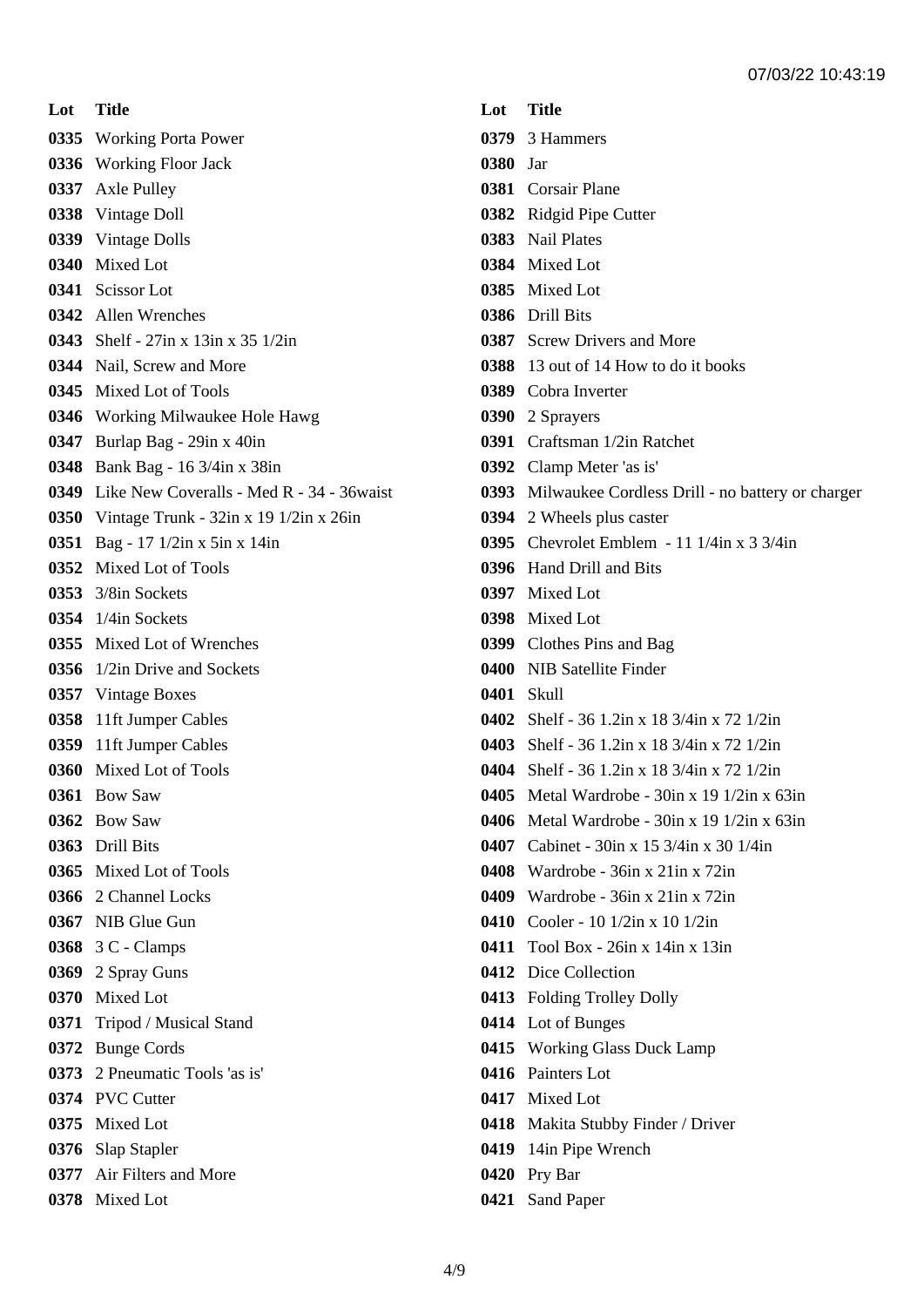**Lot Title** Insulator - 14in x 12 Insulator - 15in x 12 1/2in Used Keyboard plus mouse, USB Pry Bar 20 Kirkland Towels 16in x 16in 20 Kirkland Towels 16in x 16in 20 Kirkland Towels 16in x 16in Key Lot Key Lot 4 Hammers Mixed Lot Mixed Lot 2 Way Radios 2 Way Radios Wards Working Drill Pair of Moccasins Mixed Lot 2 Remington Ammo Boxes 2 Remington Boxes 2 Ammo Boxes 2 Ammo Boxes Mixed Lot of Tools 2 Ammo Boxes Christmas Lot Button Collection Working Skil 3/8in Drill Electrical Lot Sirus Lot Winchester Cleaning Kit Buck Camo Pouch 2 Ammo Boxes Casino Ash Tray Collection 2 Coffee Table Books NIB CPX 9in DVD player w/Stereo Headphones Sea Shell Necklaces Games Mixed Lot Baseball Card Collection Sports Card Collection Baseball Card Collection Baseball Card Collection Baseball Card Collection Baseball Card Collection

- Sun Glass Lot
- Sun Glass Lot
- Sun Glass Lot
- Mixed Lot
- Working Emerson Lantern
- Toy Lot
- McDonald Wrapped Toys
- Toy Collection
- Jacks
- Disney Toys and More
- Stir Stick Collection
- Buick Splash Guards and Chico License Plate Holder
- Born to Ride Jacket -3T and Bobcat Gloves size large
- Belts and Wallets
- Spinning Fishing Reel
- 4 Disney Breakfast Mats and Forks
- Marble Collection
- Ozark Trail Air Mattress 38in x 74in tested holds air
- Ozark Trail Air Mattress 38in x 74in tested holds air
- Ozark Trail Air Mattress 38in x 74in tested holds air
- Home Made Tray 18in x 12in
- Conveyor Belt 91in x 26in
- Conveyor Belt 93in x 26in
- 15 National Geographic Magazines
- 15 National Geographic Magazines
- Black and Decker Finish Sander
- Working Heat Pro
- Pair of Wall Mounted Ducks
- Pump
- Black and Decker Working Sander
- Electric Stapler
- Smith and Wesson Folding Knife
- Snap on Multi Knife w/case
- Mixed Lot of Knives
- Extension Cord
- Head Set
- Carpet Layers Tool
- Lot of Flashlights
- Planter Pots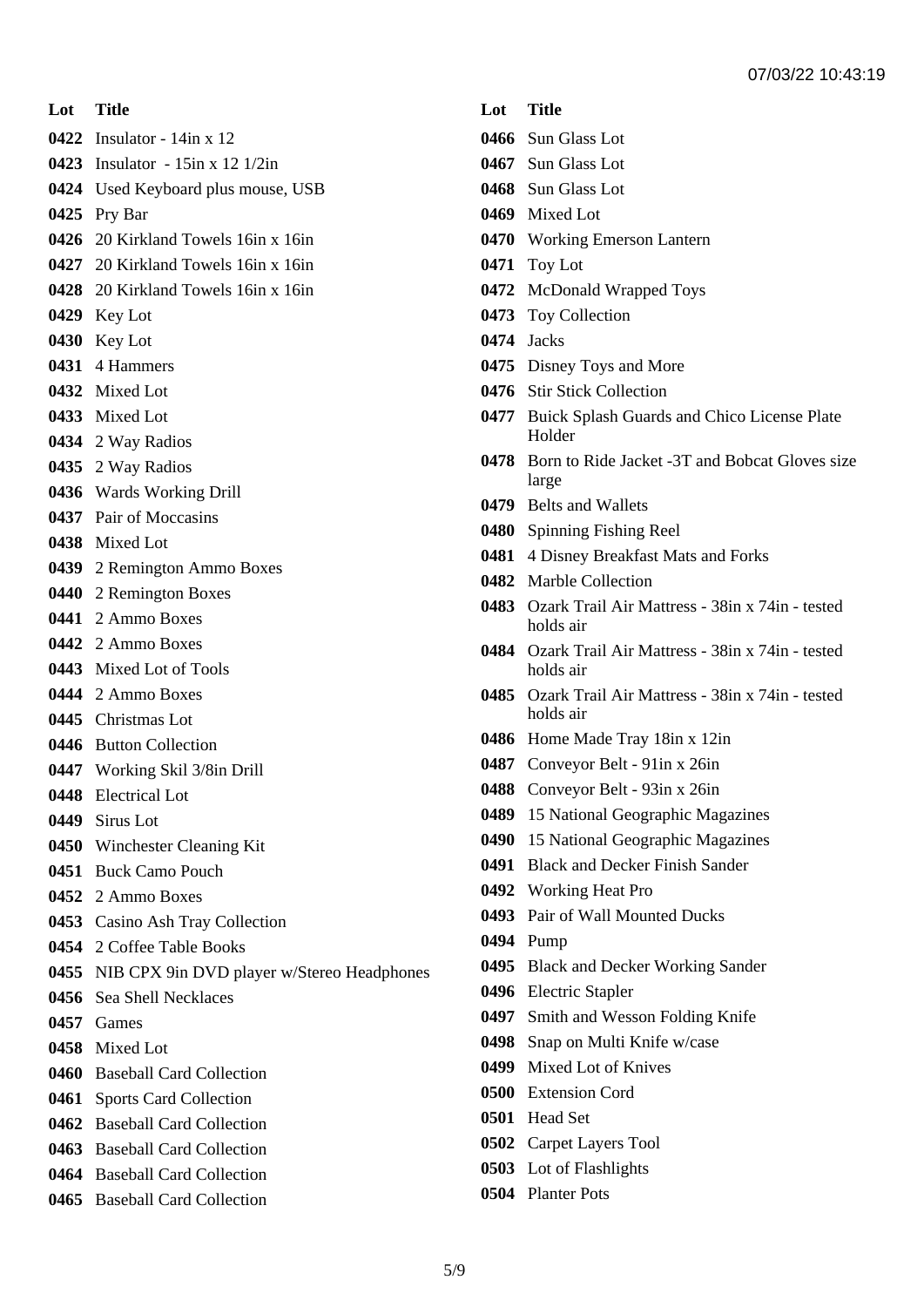**Lot Title** Copper Cheese Shaker Mixed Lot Crimper and Bolts Slicer Working Porter Cable Sanding System w/case Amplifier - powers on Working Wahl Haircutters New Flag Helene Curtis Cold Wave Box Riding Gloves Tools Rice Bag 6 Clipboards Drill Bits Case - 13 1/2in x 9 1/2in x 6in Flash Lights and More Steering Wheel Cover Working Black and Decker Jig Saw TV Hound Arm Holder Working Electric Blower Working Toro Weed Eater Working Presto Heat Dish Instant Relatives Vintage ping Pong Paddles and More Cowboy Boots AM/FM Tuner - Powers Up Expander - powers on Amplifier - powers on 4 Wood Oars Hard Back - We Americans Book 100th National Geographic Book Hard Back - My Home Town Chico Cast Iron Pot Cast Iron Skillet USA 12in Cast Iron Skillet Cast Iron Skillet Plaque - 10in x 8in AirWay Briefcase - 18 1/2in x 13in x 4in 4 Bottles Sea Horse Perfume Kitchen Utensils and More 9 New Bead Necklaces 8 New Bead Necklaces 9 New Bead Necklaces

Sponges and Brushes

| Lot Title |                                                       |
|-----------|-------------------------------------------------------|
|           | 0548 2 Set of 6 Mirror Tile                           |
|           | 0549 Candle                                           |
|           | 0550 Pots and Pans                                    |
|           | 0551 Tray and More                                    |
|           | 0552 Candle Holder                                    |
|           | 0553 Shelf                                            |
|           | 0554 5 Green Home Interior Votive Candles Holders     |
|           | 0555 Working Juke Box Light -no shade - as is         |
|           | 0556 Owls                                             |
|           | 0557 Display                                          |
|           | <b>0558</b> Working Lamp w/shade                      |
|           | 0559 3 Ceramic Pumpkins                               |
|           | 0560 Lot of Briefcase and More                        |
|           | 0561 Working Craftsman Sander                         |
|           | 0562 Anvil                                            |
|           | 0563 Christmas Wrapping                               |
|           | 0564 12 Placemat, 12 Napkins and More                 |
|           | 0565 Christmas Decorations                            |
|           | 0566 20volt Craftsman Battery and Charger             |
|           | 0567 Kermit the Frog                                  |
|           | 0568 Bucket                                           |
|           | 0569 Samsung Printer                                  |
|           | 0570 Easter Basket and More                           |
|           | 0571 Games                                            |
|           | <b>0572</b> 4 Light Up Displays                       |
|           | 0573 2 Crimp Tools                                    |
| 0574      | Material                                              |
|           | 0575 Skillet                                          |
|           | 0576 Work Tool Belt                                   |
|           | 0577 Vintage Books                                    |
|           | 0578 Oar Holders                                      |
|           | 0579 Tools Holders                                    |
|           | 0580 Window and Car Cleaners                          |
|           | 0581 Vintage Suitcase                                 |
|           | 0582 Outdoor Lights                                   |
|           | 0583 Garden Lot                                       |
|           | 0584 RAM Floor Mats                                   |
|           | 0585 20ft Extension Cord                              |
|           | 0586 Mag Lite and Holder                              |
|           | 0587 Motion Camera, Flask and Duck Calls              |
|           | 0588 Working Fan-colorful, file with ice to keep cool |
|           | 0589 Weather-Tech Floor Mats                          |
|           | 0590 NIB Travel Iron                                  |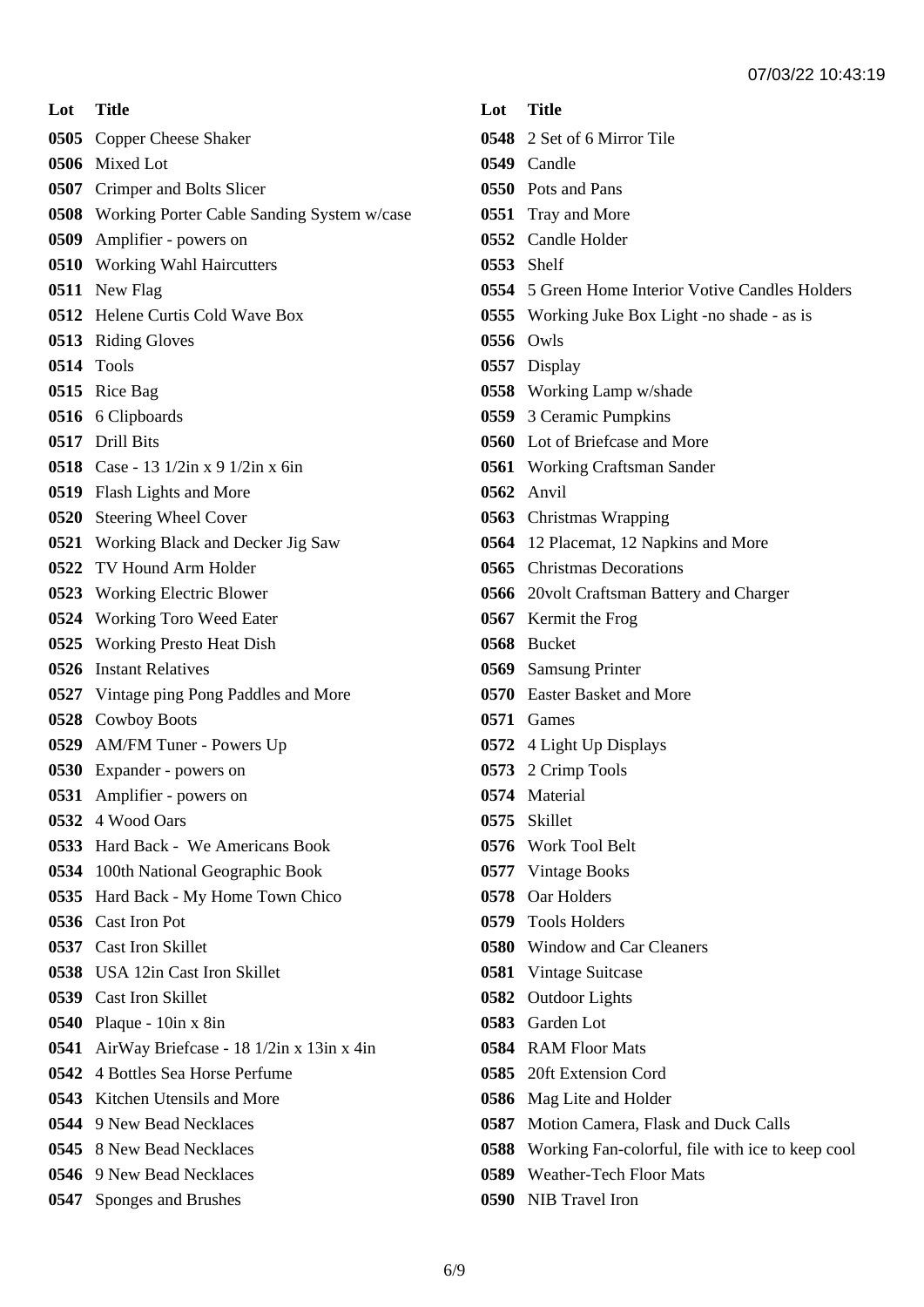**Lot Title** Outlets and More Watercolor Pencils Basket Lot Kitchen Utensils 26in Power Climber Bike

- 
- untested Milwaukee Drill, Battery and Charger
- Laundry Basket
- 4 New Filters 16in x 25in x 2in
- 4 New Filters 16in x 25in x 2in
- StageCoach Planter
- Potpourri Hot Pot
- 8 Totes no lids
- 9 Totes with folding lids
- 8 Totes with Folding Lids
- 6 Totes w/6 Lids
- 9 Storage Containers with lids
- Clothes Pins
- Mixed Lot
- Sweatshirt size XL
- Royal Outdoor Clothing Jacket with hood size S
- Royal Outdoor Clothing Jacket with hood size S
- Royal Outdoor Clothing Jacket with hood size Med
- Royal Outdoor Clothing Jacket with hood size Med
- Working Black and Decker Hand Vacuum
- 9 Totes no lids
- 9 Totes no lids
- 7 Totes / 7 Lids
- 5 Totes with Folding Lids
- 12 Totes / 12 Lids
- 6 Totes w/6 folding lids
- 9 Totes / 9 lids
- Wrought Iron Table w/glass top
- Plastic Patio Table
- 55 Galloon Blue Barrel
- 55 Galloon Blue Barrel
- 55 Galloon Blue Barrel
- 55 Galloon Blue Barrel
- 55 Galloon Blue Barrel
- 55 Galloon Blue Barrel
- 55 Galloon Blue Barrel
- Cement Tamper 46in x 8in

- BBQ Tools
- PlayStation 3
- Orange Fence 27ft x 48in
- Ladder
- 38 1/2in wide Roofing
- Organizers
- Surround Sound
- Bucket
- Box w/4 Drawers 15in x 7 1/2in x 9 3/4in
- Epson Printer
- Working Ryobi Sawzall
- NIB Duvet Cover King Size
- Reindeer
- Santa Claus Sled
- 23in Tree
- 24 Folding Knives
- 4 Folding Knives
- Folding Climbing Stair Basket
- Coleman Cooler 27in x 14 1/2in x 15in
- Baseball Card Collection
- Bose Headphones
- Craftsman Organizer 17 1/2in x 14 1/2in x 5in
- Fly Reel plus More
- Craftsman Weed Eater has compression
- 38in long Wind Chime
- 3 Tin Platters
- 2 Lanterns 5 1/2in x 5in x 11 1/2in
- 2 Honeywell Filters 12in x 24in x 1in
- 3 Umbrellas
- Sunbeam Scale
- 2 Hand Saws
- Vizio Working 37in TV w/remote
- Working Vizio 40in TV w/remote
- Working Vizio 24in TV w/remote
- Working Emerson Wall Mounted 31in TV no remote
- Samsung Wall Mount 24in TV w/remote
- Working Samsung 32in TV w/remote
- Working Samsung 20in TV
- Photo Album
- Fireplace Tools
- Working Portable Toshiba DVD Player
- 3 Boxes of Christmas Lights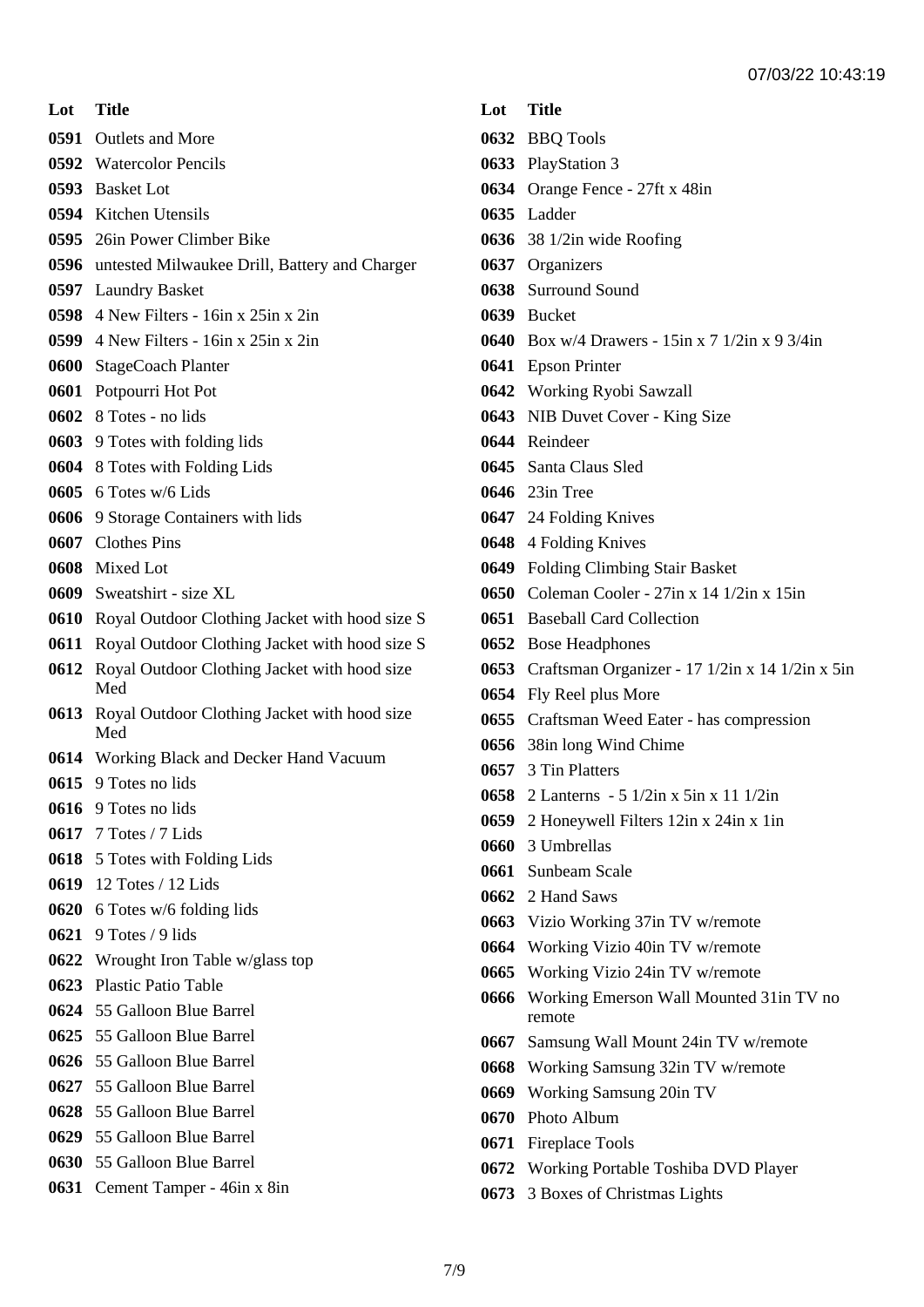#### **Lot Title**

- 2 Boxes of Christmas Lights
- 2 Boxes of Christmas Lights
- 2 Boxes of Christmas Lights
- 2 Boxes of Christmas Lights
- 2 Boxes of Christmas Lights
- 4 Boxes of Christmas Lights
- 32in long Wind Chime
- Christmas Lights
- Christmas Lights
- 24in long Mickey Mouse Wind Chime
- 26in Long Wind Chime
- 22in long Wind Chime
- Vintage Homco Squirrels Wall Hanging
- 26in Long Wind Chime
- 15 DVD's
- 15 DVD's
- 15 DVD's
- 15 DVD's
- 11 DVD's
- 11 DVD's
- 2 NIB 10pack of CD Cases
- Christmas Decorations
- 4 For Sale Signs
- Plastic Organizer
- Golf Ball Pick Up
- 2 T-Squares plus Ruler
- Sewing Box plus Contents
- Rolling Luggage 15in x 10in x 23in
- Lot of Bags
- Miami Dolphins Pillow 16in x 16in
- Vintage Underwood Typewritter
- Pet Cage 13in x 11in x 11 1/2in
- 26in Tall Rabbit
- Coleman Lantern
- Sign
- Sign 8in x 12in
- Sign 12in x 12in
- 14in dia Sign
- Sign 8in x 12in
- Set of 3 Wall Art Stickers
- Set of 3 Wall Art Stickers
- 35ft Extension Cord
- Granite

- Computer Connector 13 1/2in x 13 1/2in
- 4 Casters
- Pegboard Hooks
- Shark Week and Planet Earth DVD's
- Golf Club Bag
- Golf Club Bag w/clubs
- Found in the Garage
- Golf Club Bag w/clubs
- Organizer
- Plastic Storage 30in x 19in x 48 1/2in
- Working Maglite
- 26in long Dust Mop
- Bear
- Back Brace by Comfortland
- Frog Planter
- Robot
- Wood Box 18in x 14in x 7 1/2in
- Coleman Lantern see pictures
- GE Lantern
- Camp Fire Water Pot
- Nail Box 30in x 7 1/4in x 12in
- Blacksmith Tools plus Box
- 2 Pair of Jeans 36 x 29
- 2 Pair Jean 36 x 29
- 2 Pair of Jeans 34 x 29
- Yellow Table no top 30in dia x 27in
- 2 NIB Screwdriver Sets
- Poster / Sign 24in x 18 1/2in
- Framed Poster 17 1/2in x 21 1/2in
- 15lb Weight
- Bait Basket
- Camo Hat
- 11 1/2in tall Thermos
- Box
- Mixed Lot
- Folding TV Tray
- 30in dia Brass Tray
- Garage Stop Sign
- 15 Doors 24in x 80in x 1 3/8in
- Coleman Sleeping Bag
- Coleman Sleeping Bag
- Ozark Trail Sleeping Bag
- Mixed Lot